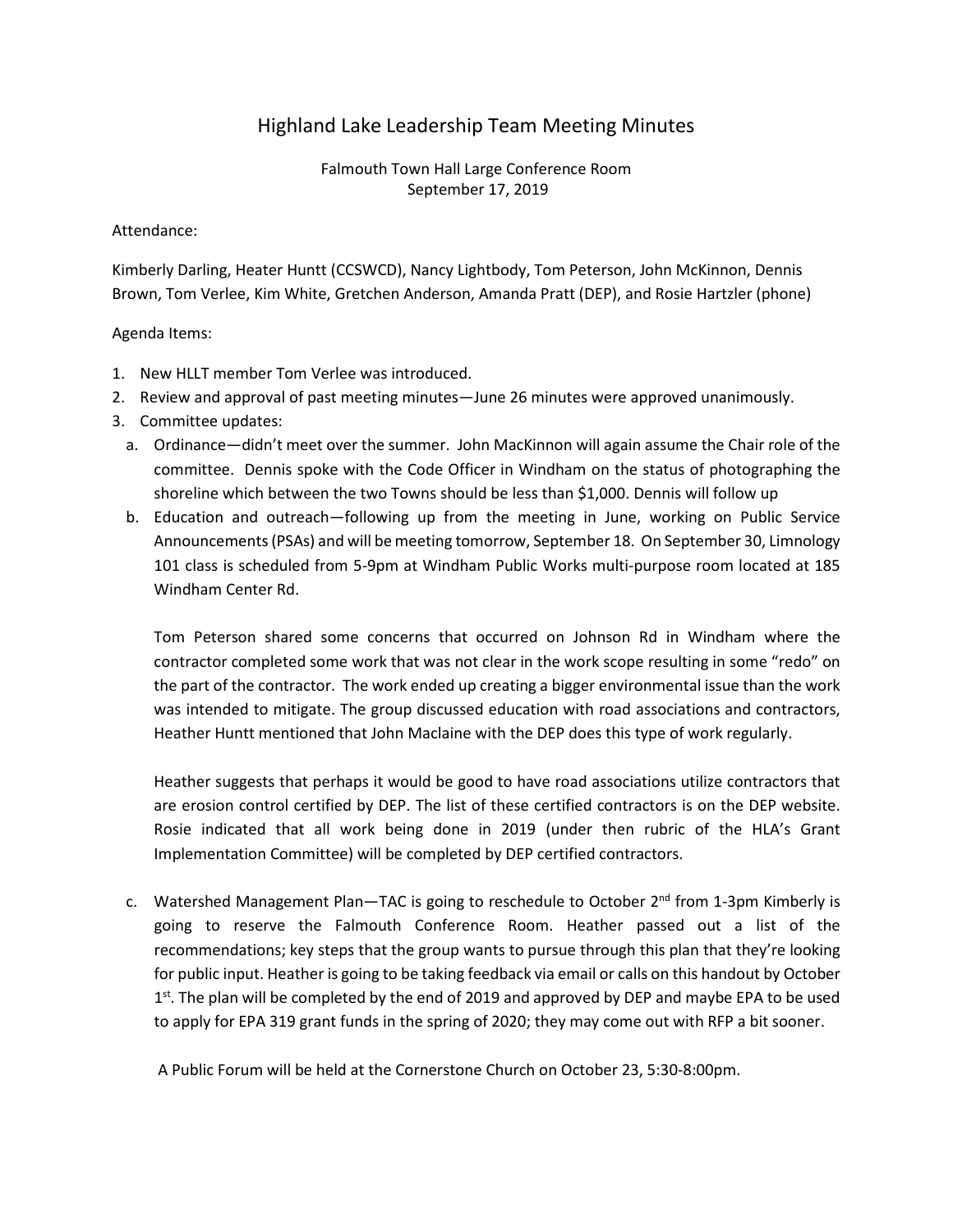## d. Water Quality and Science Roundtable

While the Lake responded similarly this year to last, the bloom wasn't "official" this year because the lowest reading on July 31 was 2.48 meters. A Secchi Disk reading of 2.0 is necessary for a bloom to be classified as "official". While better than the first four years of the blooms, the last two nonetheless are exhibiting that the problem has not gone away. Secchi Disk readings returned to 4 meters by August 10, 2019. Scientists are still working on E-DNA data results.

December 6, 2019 is the scheduled date of the Highland Lake Science Roundtable which will be held at USM. Karen Wilson will not be leading the science efforts next year, on September 26 the science stakeholders will be meeting at Rosie's house to discuss the 2020 water testing plans. On October 10, 5-6:30 at the Windham Town Hall, Karen Wilson will be interacting with members of the HLA Board of Directors, regarding updates on Highland Lake's water quality.

Jeff Dennis had expressed in a phone call earlier that an abbreviated and less pronounced bloom occurring in Highland Lake in 2018 and 2019. Significant differences between 2018 and 2019 in terms of weather patterns, while the lake exhibited similar results suggests that the cause of the bloom is likely not the result of either the very cool wet spring in 2019 or the warmer, very dry spring in 2018.

# e. Mitigation Projects

The Highland Lake Association has a Grant Implementation Committee who is working with both Towns to implement these grant funds. A short discussion was held on utilizing public funds on private property and the ability for inspection to happen after the fact.

## 4. New Business

a. Lake Levels and Fish Passage

Dennis reported that a lot of adult alewives have passed over the dam, which was video recorded. He is hoping to bring together USM, DEP, DMR and Inland Fisheries and Wildlife to come up with a better downstream passage for Highland Lake. Dennis is working to schedule a meeting with those stakeholders, and representatives from all three communities (Windham, Falmouth and Westbrook) later this fall. The topic of alewife harvesting will also be included in this conversation.

# b. Revised Chase project

The old McDermott Campground site is being re-proposed into a 55+ community of 62 units being called Twilight Cove. The Lake frontage is in Falmouth, which has approved a public dock. The developer has tried to address most of the concerns that were raised by the HLA in the last plans:

- No personal motorized boats allowed, several community pontoons and fishing boats only, canoes and kayaks will be permissible.
- fill I the moat and run the drainage through pipe to a proper outfall at the lake
- Direct the runoff from Rte. 302 through a filter bed of appropriate design to remove phosphorus.